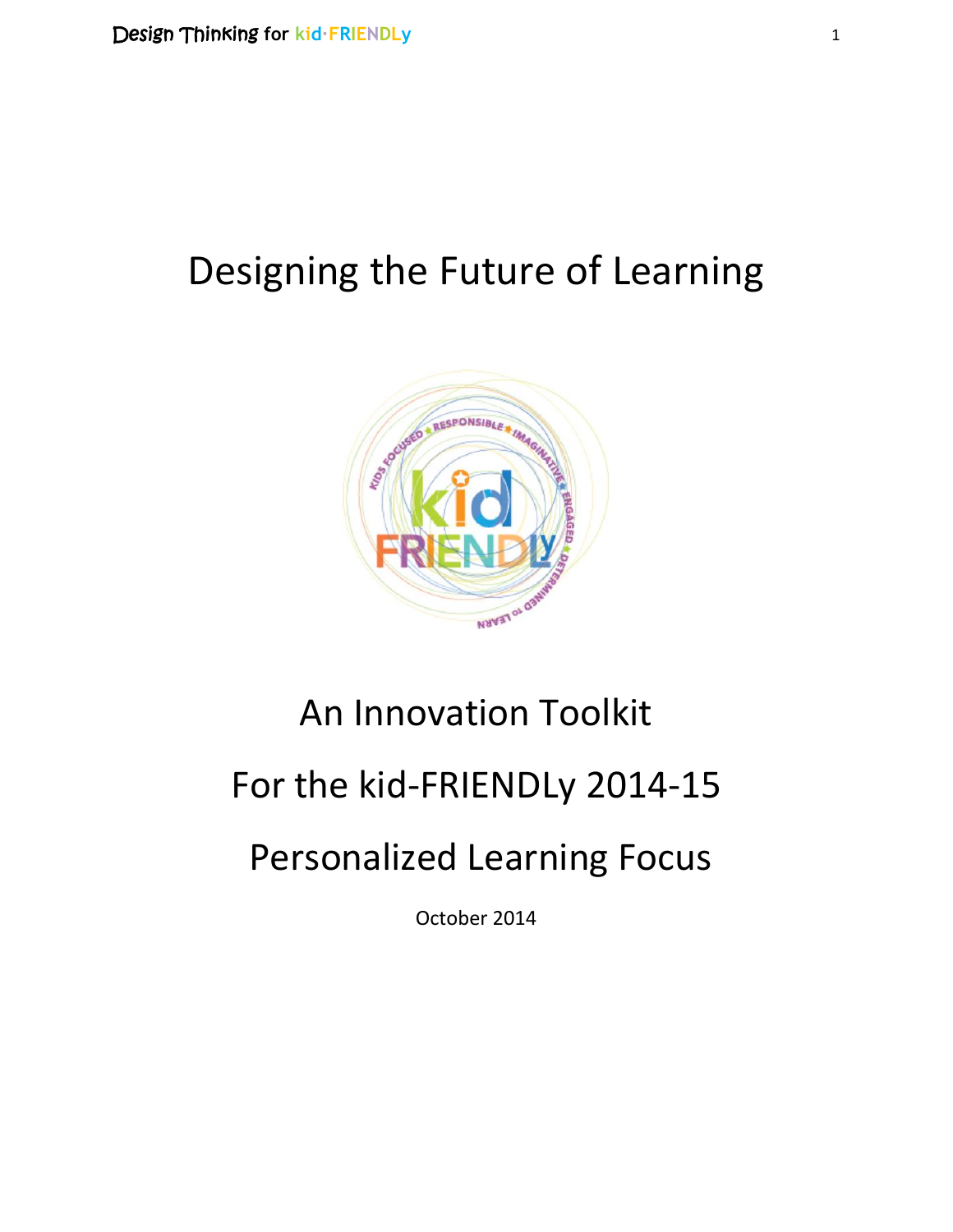## **Innovation Toolkit for kid-FRIENDLy**

We believe that great things are possible when learners are drivers of their own learning.

This is true for learners of all ages. This toolkit is designed to help you dream big, learn from others, and take the next steps towards a learning-rich future – in short, to drive your own learning and in turn build environments in which students drive their own learning.

By January 30, 2015, we want to hear your best thinking about your school's innovation focus. We will collect these, organize them so that you can see which schools are doing what, and mobilize our supports to help you try, learn, and succeed. See the "Innovation Snapshot" for more information.

We believe that if we are all part of the change, take risks, and learn with trust, freedom, and excitement, then together we will ensure all students graduate college and career ready and enter the world as productive, influential citizens. And we will enjoy creating opportunities for students.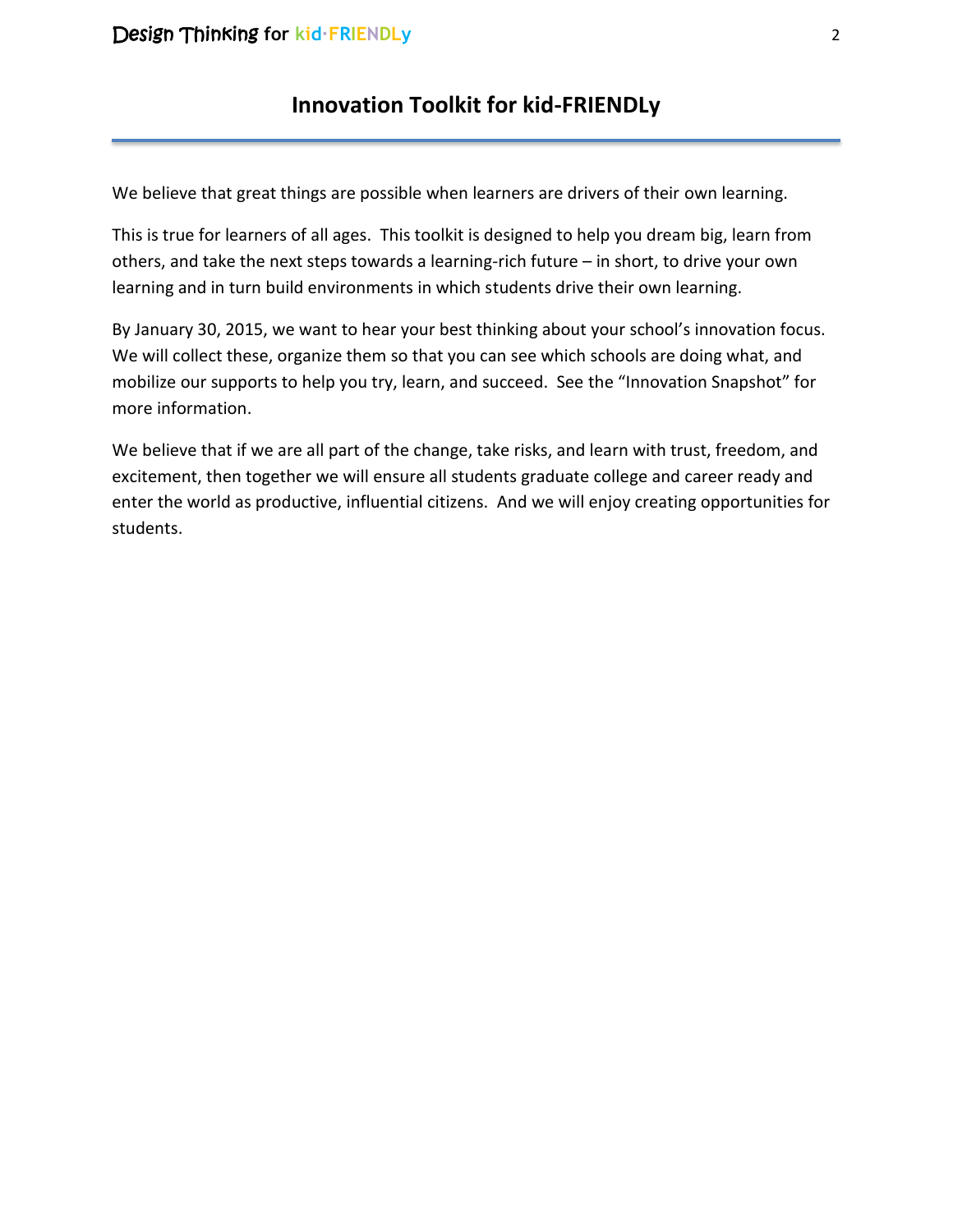## DESIGNING YOUR SCHOOL'S LEARNING

#### **WHY should schools describe the future**?

The primary goal is to enable kid-FRIENDLy schools to move their School's Personalized Plan forward by developing an innovative focus that best fits their students, current capacity, and the desired future.

Additionally, this design process will help you:

- to further focus and further develop a compelling idea/idea(s) that will lead to your desired future for personalized learning
- to share those compelling ideas with other kid-FRIENDLy participants and the broader educational community, and to promote development and refinement of those ideas
- to gain targeted support from kid-FRIENDLy staff and resources

### **HOW will we accomplish the work**?

The process will build off the current School Personalized Learning Plan, which provided common supports for building foundations. The school-based personalized learning team members will gather and consider information about their school's learners, their school's context, and their school's capacities. They will also gather and consider information about the possibilities for the school's future for personalized learning.

Possible tools and processes for the committee to use in this work (described in detail in following pages) are:

- 1. Design Thinking, Step 1: Empathize
- 2. The Future of Learning
- 3. Learning from Models in the Field

Team members are also free to use other processes to arrive at the answers to the questions below. Kid-FRIENDLy staff members are available to assist throughout the process.

#### **WHAT information will schools provide**?

Principals will work with the school-based Innovation Team to **develop a 1-2 page written description**. While the snapshot should include responses to the prompts below, in the spirit of personalized learning, schools have the freedom to create their "Innovation Snapshot."

- a description of the future for the learners in your school
- the compelling strategy that will best lead to that future
- what data, insights, and/or research led to the selection
- current capacity and supports available or needed
- current status with respect to the idea(s) planning stage? ready to launch? enhancing or expanding an existing innovative practice? – what are a few next steps you will take?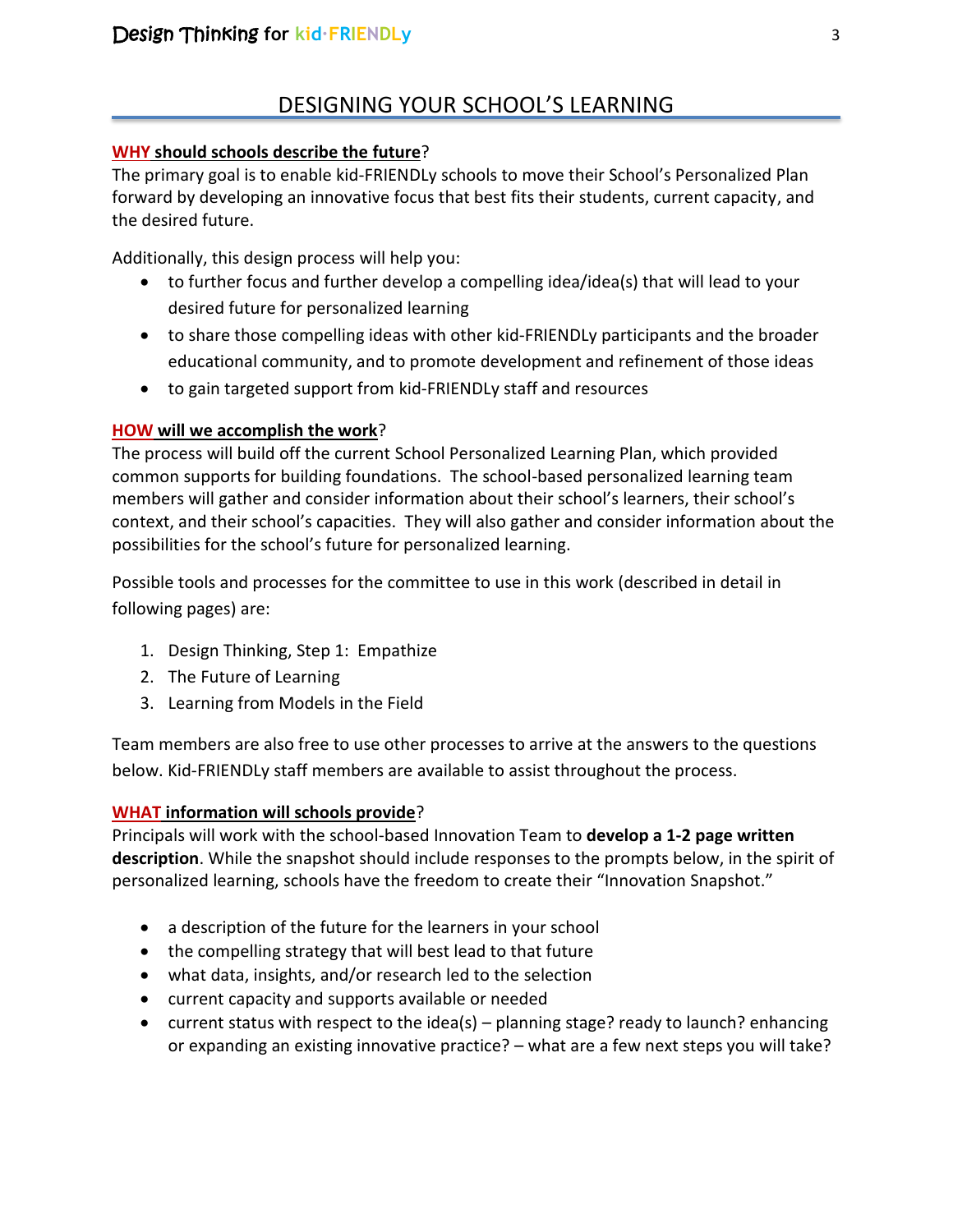### Design Thinking **for kid∙FRIENDLy** 4

#### **WHEN should we have the information complete**?

By January 30, 2015 to your program manager. School-based personalized learning innovation teams will begin gathering and considering information. The *School Snapshot Submission Details* provides the details for submitting school responses.

Please visit our website to learn with other and download the tools.

www.kidfriendlyky.com



Sp*ecial Thanks to the following Thought Leaders for helping the kidFRIENDLy team think creatively with a keen focus on innovative practices.*

Elizabeth City, Harvard Graduate School of Education

Scott Ellis, CEO, The Learning Accelerator

Aaron Wilson-Ashstorm, Experience Institute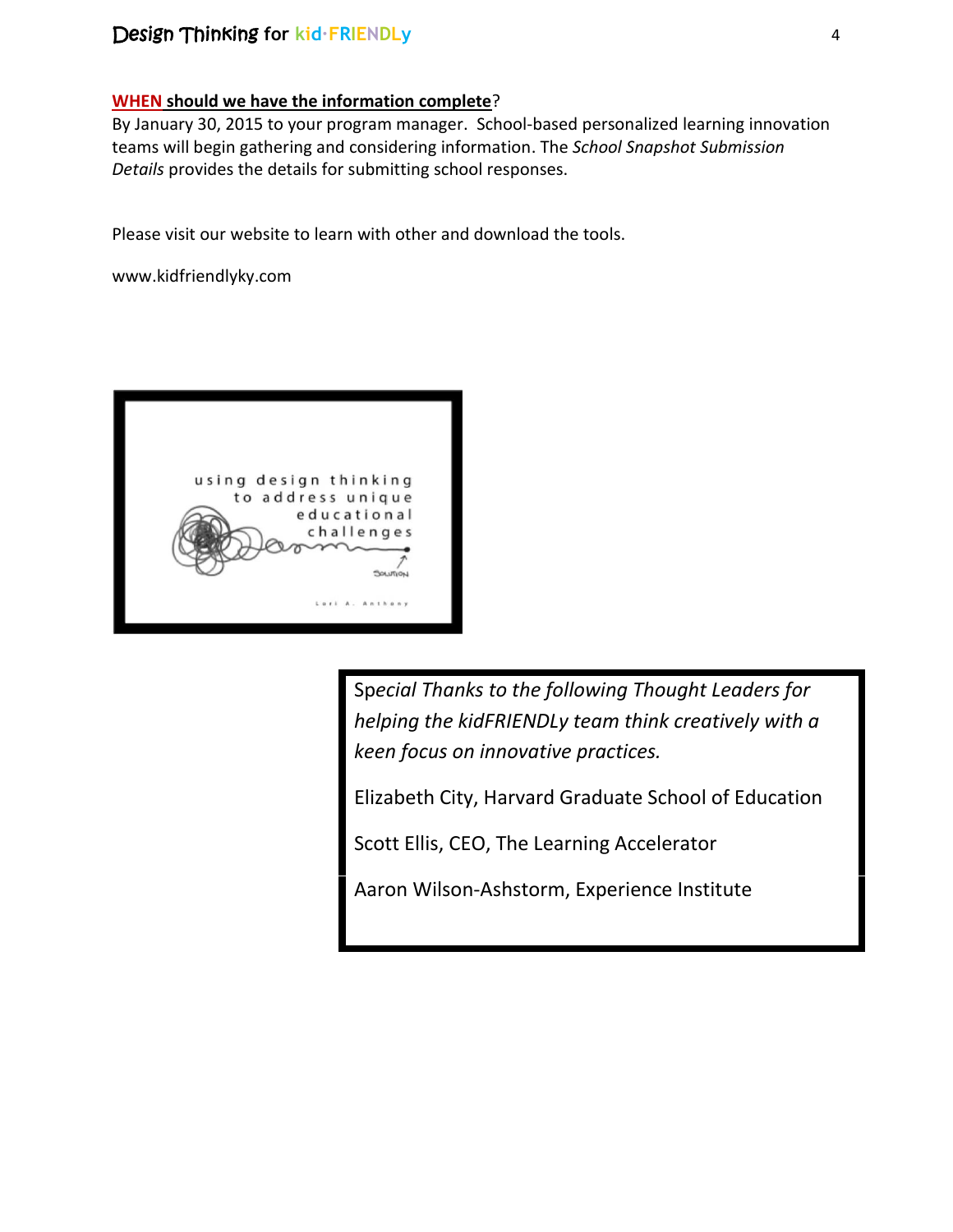## PROTOCOL #1: Design Thinking

## DESIGN THINKING

Design Thinking is a human-centered process for developing innovations or solving complex problems. It is appropriate for all levels of the organization – from the classroom to the board room – and you do not have to be certified or specially trained to use Design Thinking. You can access the process and tools tonight and begin tomorrow morning.

You will probably notice multiple models and protocols labeled "Design Thinking," most of them similar to one another but perhaps with different labels or combined steps. For the kid-FRIENDLy work we have chosen to adopt the five modes defined by the Institute of Design at Stanford (d.school): Empathize, Define, Ideate, Prototype, and Test.

While Design Thinking does not require certification or specialized training, it does require you to approach the process in a certain way. The d.school labels these *d.mindsets*, and they may challenge our usual mindsets for developing innovations or solving complex problems. The d.mindsets are: focus on human values (notice the first mode in design thinking is *empathize*), embrace experimentation, have a bias toward action, show don't tell (note the story above), be mindful of the process, craft clarity, and embrace radical collaboration.

We have provided some "getting started" resources to help your school-based personalized learning team members understand Design Thinking. We have also provided specific resources for the first mode: Empathize. We suggest your team members begin the work of describing the future of their school by gaining some new perspectives about the end users (students).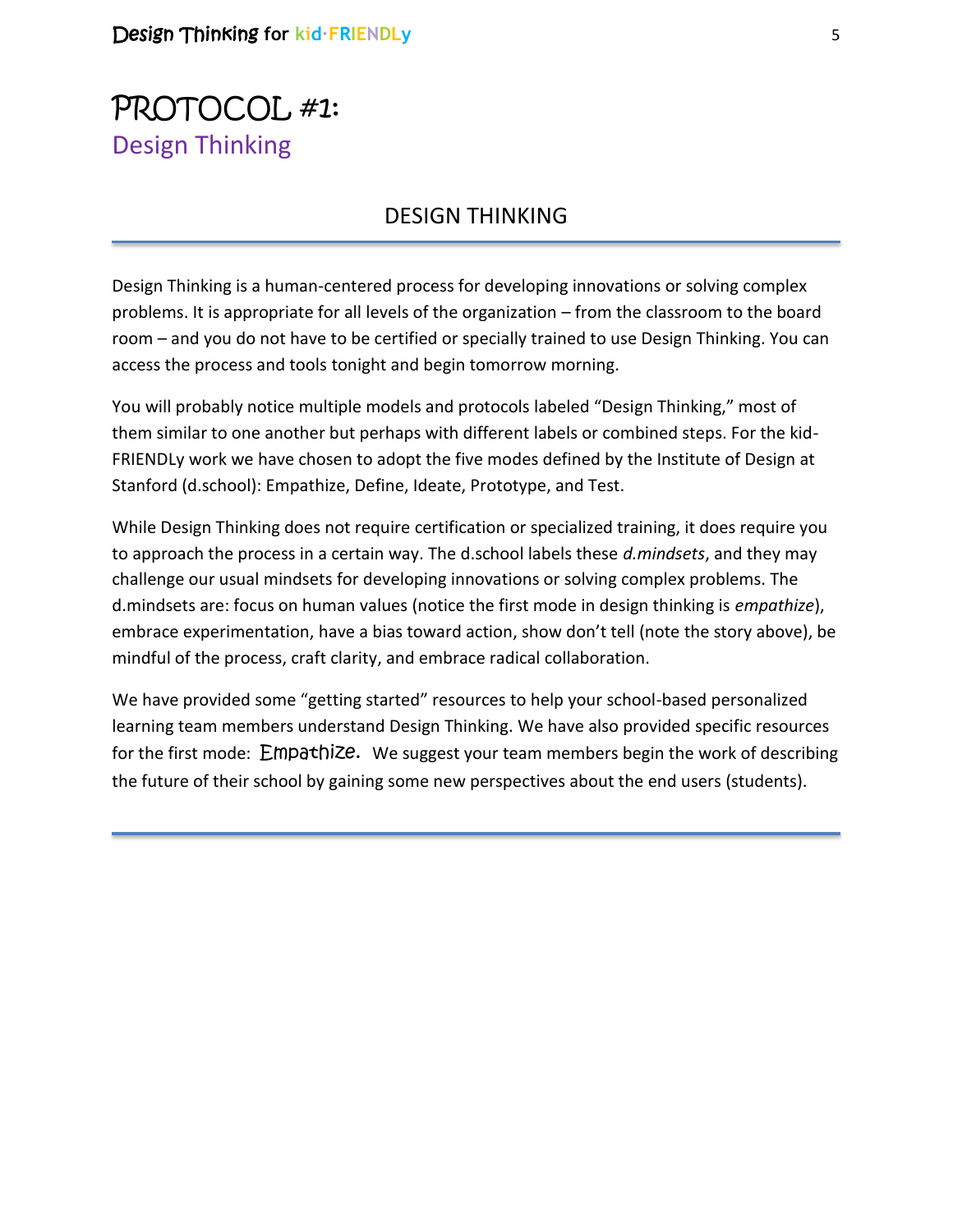### DESCRIPTION:

Members of the s Innovation Team are invited to use a process that is centered on *empathy* for the end users – their students. Students' needs help define the challenge so team members can *ideate* what might be possible then *prototype* and *test* their idea(s). This is a five-phase process that is completed over time.



Information in this section provides tools for members to understand Design Thinking, to implement the empathizing phase, and to determine next steps. This is a multi-step protocol intended to be completed in multiple sessions. Total time will depend upon team-determined activities.

> Step 1: Getting Started (45 minutes) Step 2: Empathize (varies – team choice) Step 3: Consolidate Stories and Data (1-2 hours)

#### **Materials**

- *[The Bootcamp Bootleg](http://dschool.stanford.edu/use-our-methods/the-bootcamp-bootleg/)*
- Tim Brown article http://voices.mckinseyonsociety.com/why-social-innovators-needdesign-thinking/
- IDEO shopping cart video http://wn.com/abc\_nightline\_ideo\_shopping\_cart
- **Sparktruck website<http://sparktruck.org/>**
- Shadow a Student Observation
- Student interview process/questions and notes page (included)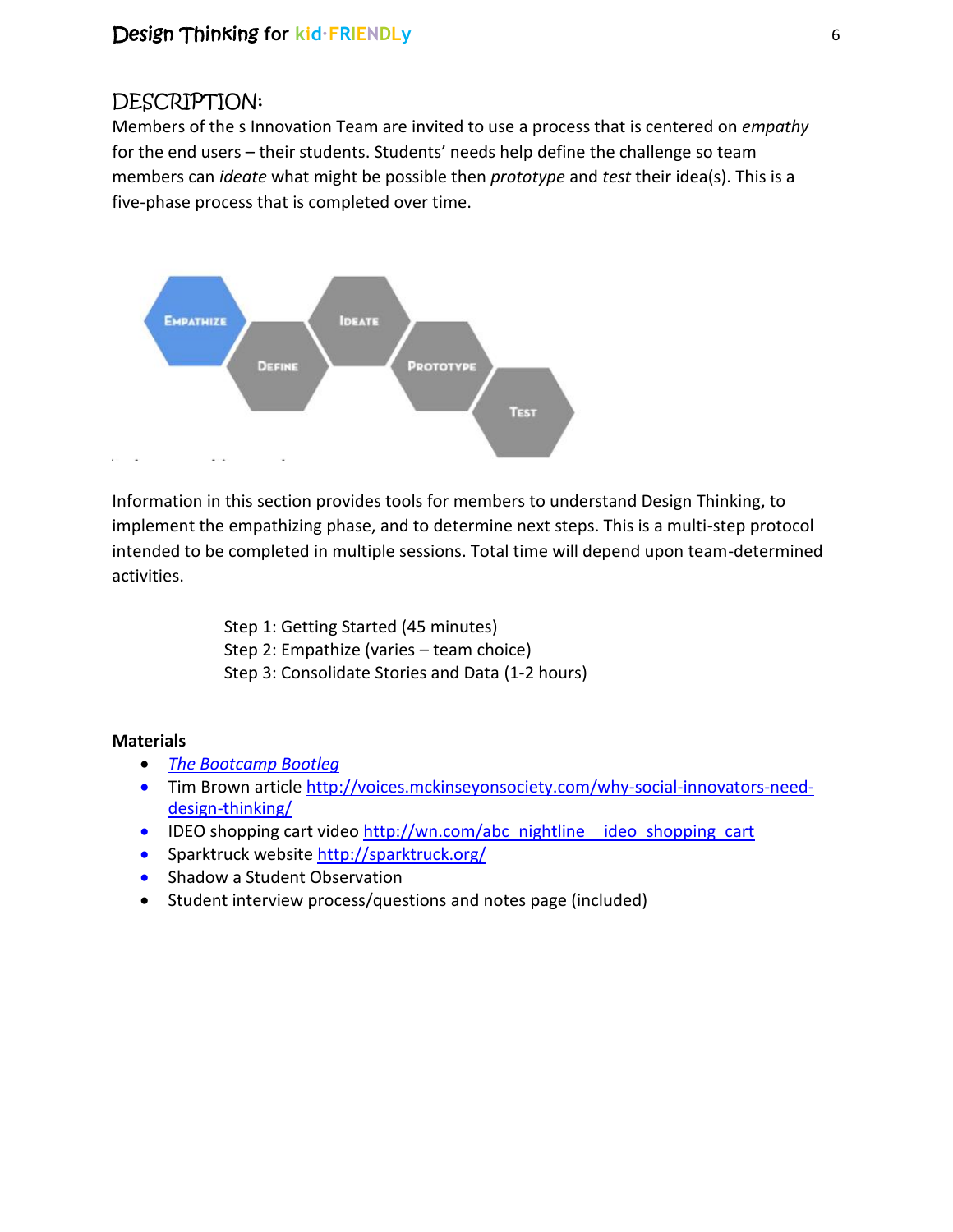## DESIGN THINKING

## Step 1: **Getting Started:** Understanding Design Thinking

**What:** "Divide and conquer" to review general information about Design Thinking, then share the learning across your team. Assign each team member one of the following resources about Design Thinking to read/watch then share with the group to establish a foundation of understanding.

**Estimated Time:** Approximately 45 minutes (15 minutes to read/watch for prep; 30 minutes for discussion)

#### **Resources:**

- Pages 1-5 of *The Bootcamp Bootleg* for an overview of Design Thinking <http://dschool.stanford.edu/use-our-methods/the-bootcamp-bootleg/>
- IDEO shopping cart video to see Design Thinking in action http://wn.com/abc\_nightline\_ideo\_shopping\_cart
- Sparktruck website to see an idea that resulted from Design Thinking that promotes Design Thinking: <http://sparktruck.org/>
- An article by Tim Brown about applying Design Thinking to services: <http://voices.mckinseyonsociety.com/why-social-innovators-need-design-thinking/>
- For a foundational understanding of the Empathize Mode, pages 6-12 of *The Bootcamp Bootleg.*

#### **Questions for Discussion:**

- What's the big idea in what you read/watched?
- How is design thinking like and different than current ways of thinking and doing in your school?
- What excites you about what you read/watched?
- What do you wonder?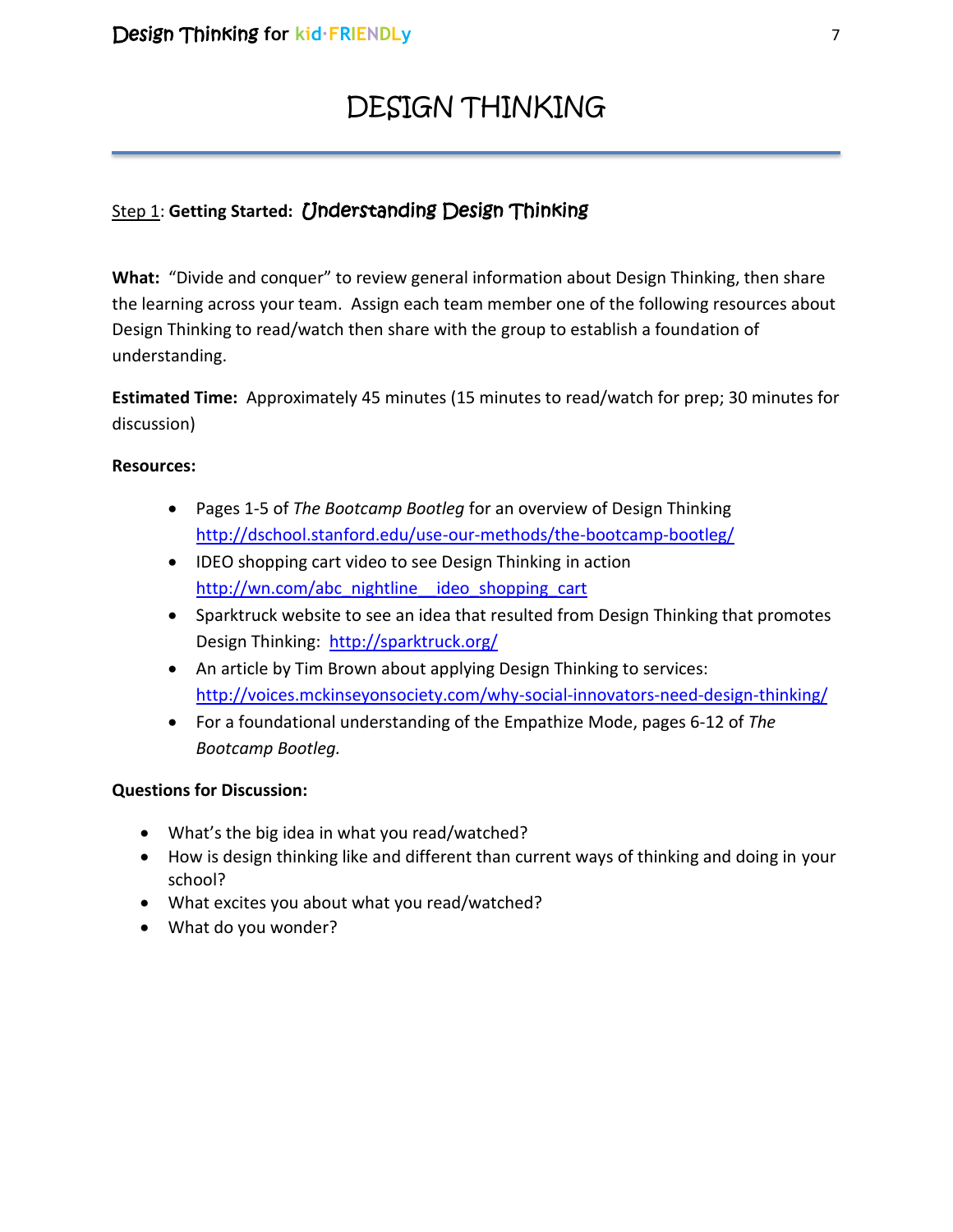#### Step 2: Empathize, **Understanding the People you Design for**

One of the core principles in design thinking is to understand users' perspectives. Below are some suggestions about how to observe, engage, and immerse in order to empathize with the "users" of your learning system of the future. (Page 7 of *[The Bootcamp Bootleg](http://dschool.stanford.edu/use-our-methods/the-bootcamp-bootleg/)* provides more information.)

## Shadow a Student Observation Protocol:

#### **What:**

Each member of the School Personalized Learning Team will follow a student for a day or portion of a day

#### **Estimated time:**

1 full school day (possible one-half day), including 30 minutes prior to the day to decide on observation focus and questions and at least 1 hour after school (or another time soon after the observations) to share information.

#### **Tips:**

The students selected for observation should represent the range of students in the building (age, interests, academic achievement, cultural diversity and so on). If possible, the student should not know s/he is being followed. (However, teachers need to know). The team should decide in advance on what the observation should focus to assure common information. The observer could take notes on the student interactions with other adults and students, conversations, engagement, etc.

#### **Potential Focus of Observations:**

- What kinds of tasks does your student engage in?
- What does (s)he talk about? With whom? What questions does (s)he ask?
- When does (s)he seem most engaged? Least engaged? How do you know?
- What kinds of choices can (s)he/does (s)he make about what and how to learn?
- What else strikes you as important about your student's experience?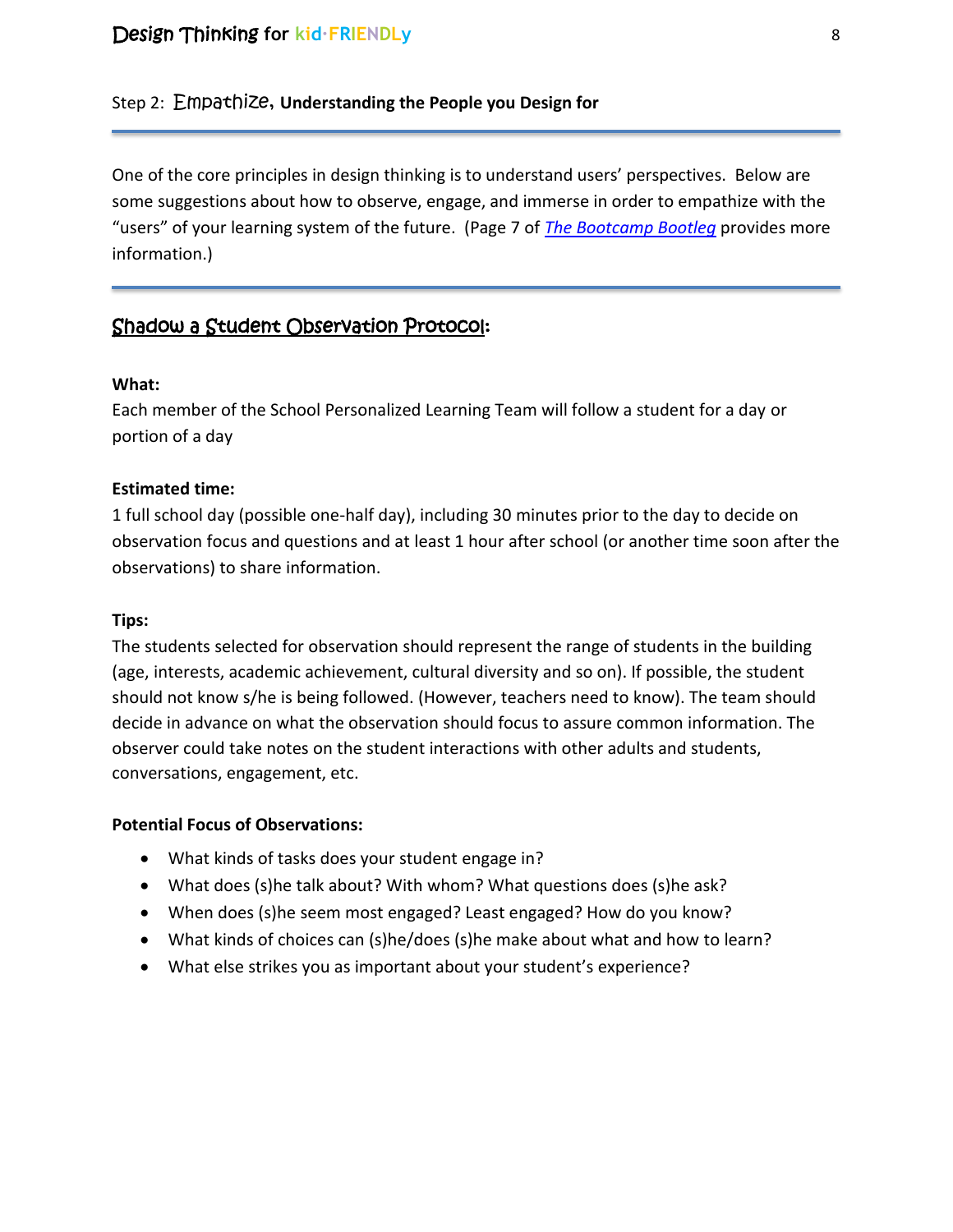## Shadow a Student Observation Protocol

Team agreed to focus on:

| WHAT is the student doing? | HOW is s/he doing it?   | WHY is the student doing it |
|----------------------------|-------------------------|-----------------------------|
|                            | (describe with details) | this way? (interpret)       |
|                            |                         |                             |
|                            |                         |                             |
|                            |                         |                             |
|                            |                         |                             |
|                            |                         |                             |
|                            |                         |                             |
|                            |                         |                             |
|                            |                         |                             |
|                            |                         |                             |
|                            |                         |                             |
|                            |                         |                             |
|                            |                         |                             |
|                            |                         |                             |
|                            |                         |                             |
|                            |                         |                             |
|                            |                         |                             |
|                            |                         |                             |
|                            |                         |                             |
|                            |                         |                             |
|                            |                         |                             |
|                            |                         |                             |
|                            |                         |                             |
|                            |                         |                             |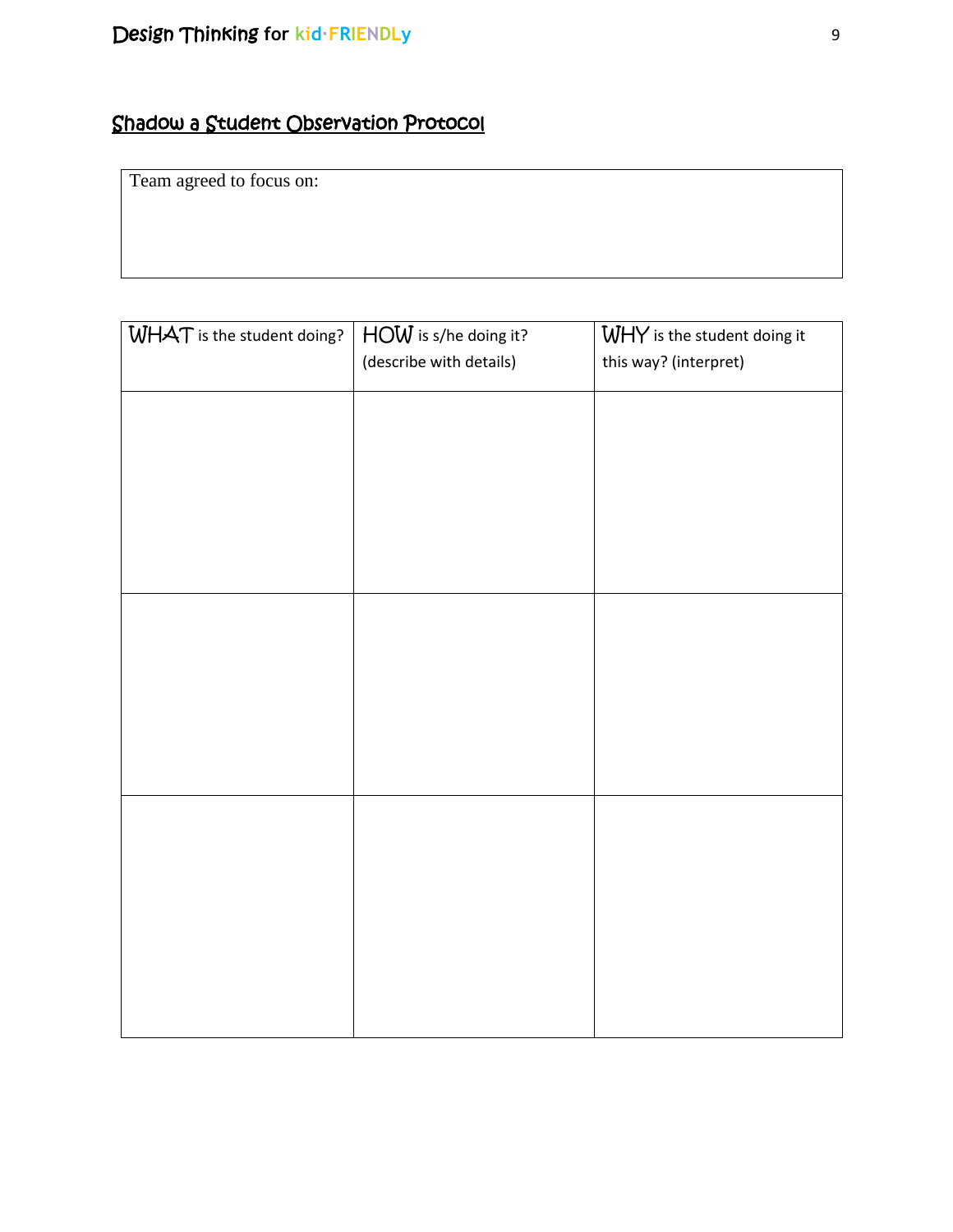## Student Interview Protocol:

One of the best ways to find out more about the learning experience is to ask the learners and the people who support their learning. Below is a protocol for interviewing students.

**What**: Individual team members may choose to interview one student at a time, or pairs of team members may interview four to five students in a group. The team should plan a common set of questions to provide some common information.

**Estimated Time**: ~30 minutes per interview, plus time to decide questions before interviews and consolidate and discuss data after interviews

### **Sample Interview Flow and Questions for Talking with a Student**

*(Note - this is meant to be an example of an interview with a student. Refer to d.school Bootcamp curriculum, "Interview Preparation" and "Interview for Empathy" documents for more information and tips).* 

**Introduce** yourself and the purpose of the school developing an innovation for personalized learning. Encourage the student to share his/her thinking. There are no right or wrong answers.

### **Background Information**

How long have you been a student at (school) ?

How many brothers and sisters do you have, and how many of them are students in the district? What are some of the things you like best about 2 What are some of the things you like least about 2

#### **Evoke Stories/Explore Emotions**

You have shared that you enjoy seeing your friends. Can you tell me more about that?

- Describe a time with your friends that was particularly interesting/fun/exciting/etc.
- Would you say more that school helps you make friends and spend time with them, or that it gets in the way from you spending time with friends? (Explain)

### **You said that you like your \_\_\_\_\_\_class. Can you tell me more about that?**

- Tell me about a particularly interesting project/assignment you did.
- How is class similar to other classes, and how is it different?
- What are some important things you can learn from class/making ? (Why are those things important to you?)
- If you could have more time for \_\_\_\_\_ class, would you want that? Why or why not? How important to you is the teacher?

#### **Other good questions that will help you identify opportunities for innovation:**

- Describe a time when you had to solve a problem, either in school, or some place outside of school. (What was the problem? Did you work alone or with others? What did you learn in that process?)
- Describe a time in the last month when you felt stressed about something related to school. (What was happening? Who was involved? Did you ask for help? Why/Why not? How did the situation end up?
- If you could change school to make it better in one way, what would it be? Why?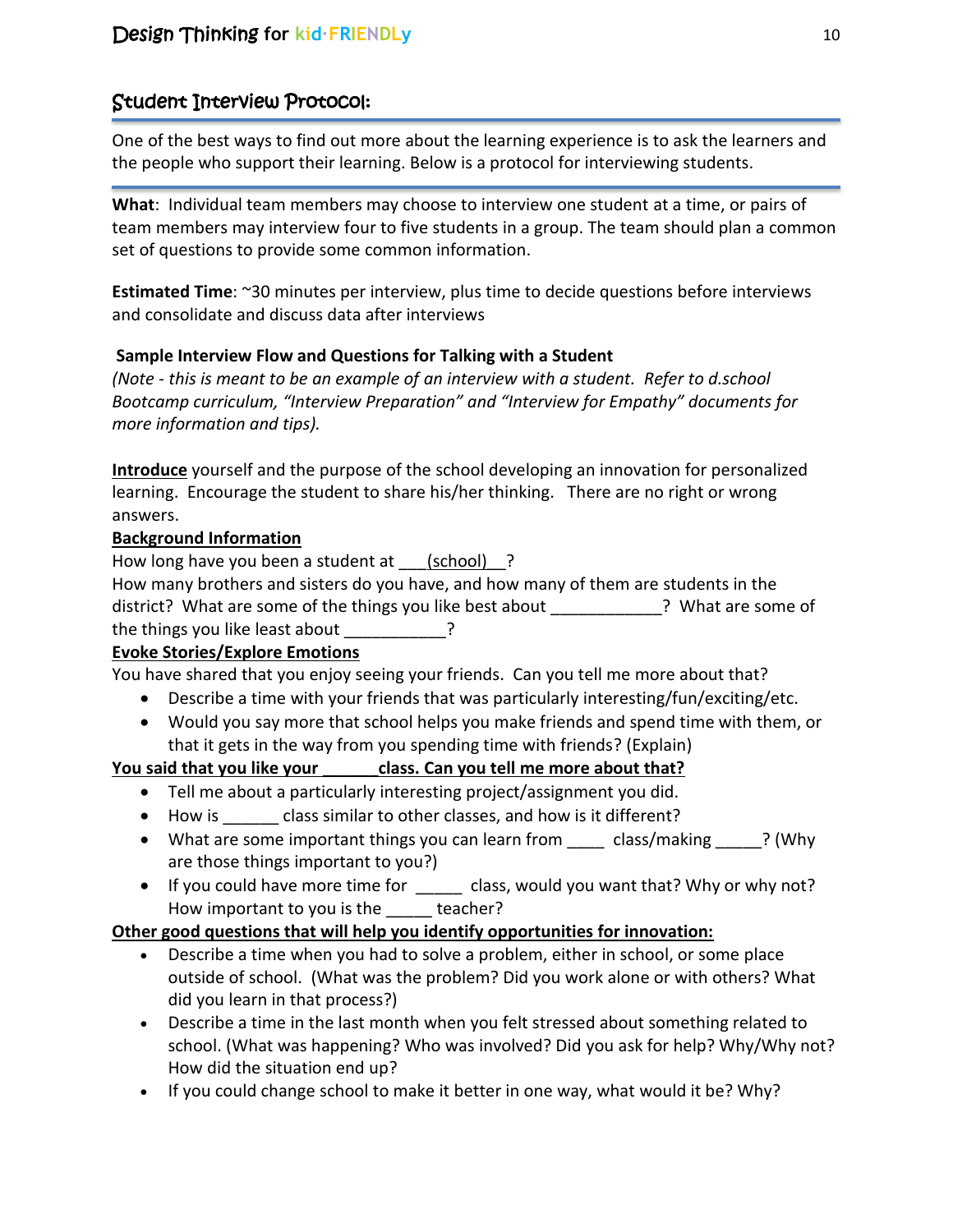## Student Interview Questions and Notes

Interviewer Name\_\_\_\_\_\_\_\_\_\_\_\_\_\_\_\_\_\_\_\_\_\_\_\_\_\_\_\_\_\_\_\_\_ Date \_\_\_\_\_\_\_\_\_\_\_\_\_\_\_\_\_\_\_\_\_\_\_\_\_ Questions Points to Remember

#### **Thanks and Wrap-Up**

Is there anything else that would be good for me to know?

I want to thank you again for taking the time to talk with me today. It's been really helpful for me to learn more about you and your experiences here.